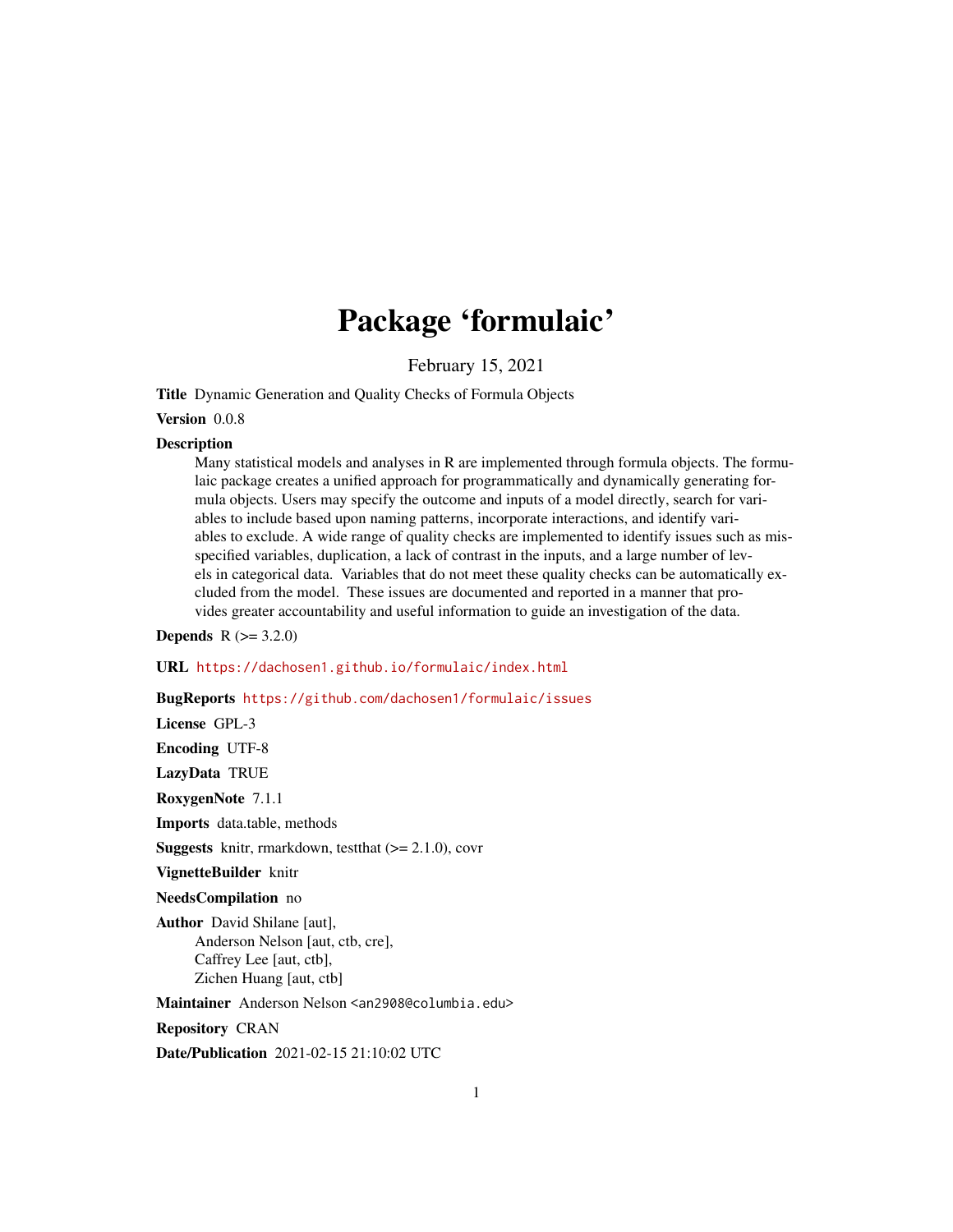### <span id="page-1-0"></span>R topics documented:

| Index | - 8 |  |
|-------|-----|--|
|       |     |  |
|       |     |  |
|       |     |  |
|       |     |  |

add.backtick *Add backtick*

#### Description

Function that add backticks to the input variables.

#### Usage

```
add.backtick(x, include.backtick = "as.needed", dat = NULL)
```
#### Arguments

x Character value specifying the name of input parameters. include.backtick specifies whether a backtick should be added. Parameter values should be either 'all' or 'as.needed' dat Data

create.formula *Create Formula*

#### Description

Create formula is a tool to automatically create a formula object from a provided variable and output names. Reduces the time required to manually input variables for modeling. Output can be used in linear regression, random forest, neural network etc. Create formula becomes useful when modeling data with multiple features. Reduces the time required for modeling and implementation :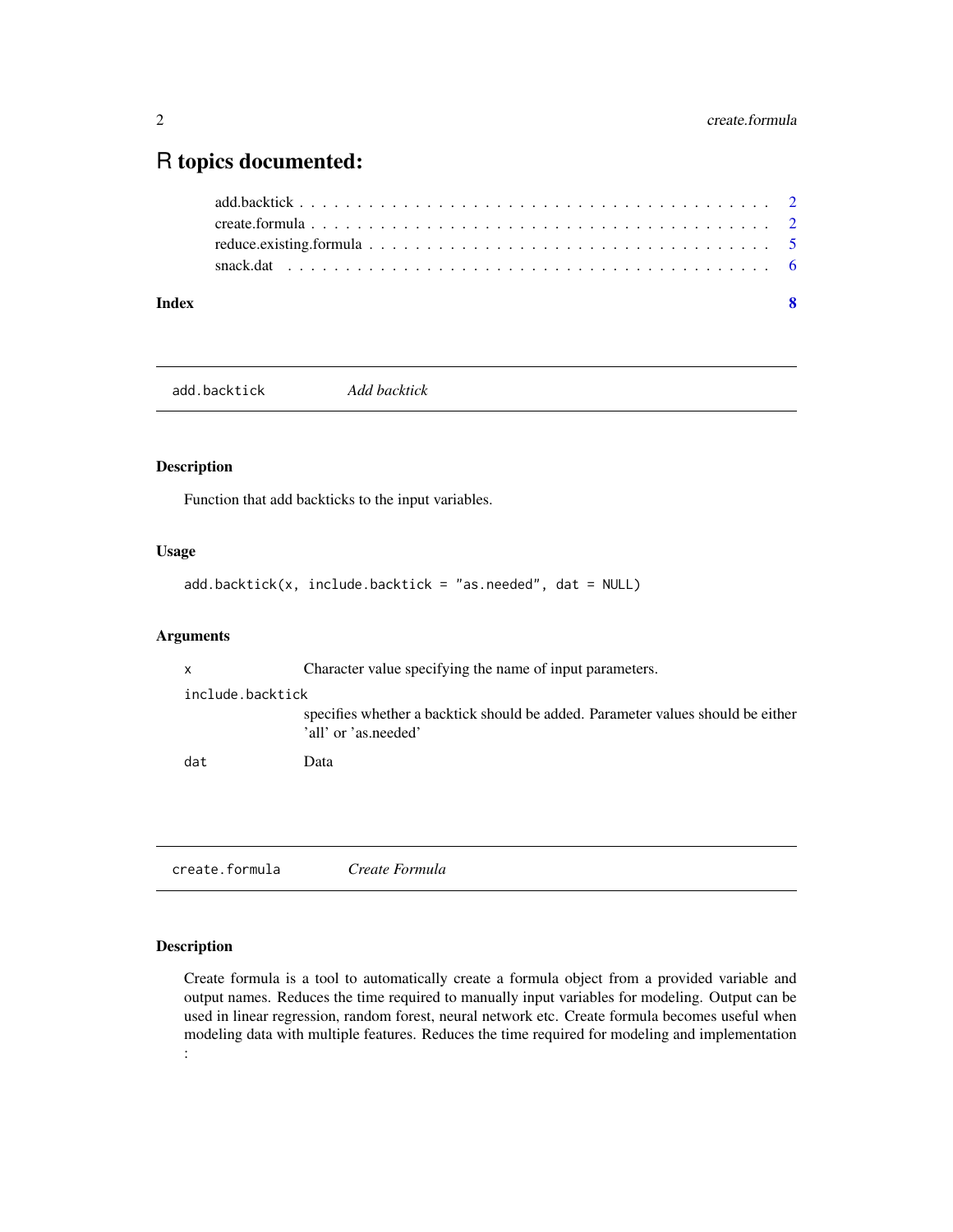#### create.formula 3

#### Usage

```
create.formula(
  outcome.name,
  input.names = NULL,
  input.patterns = NULL,
  dat = NULL,interactions = NULL,
  force.main.effects = TRUE,
  reduce = FALSE,
  max.input.categories = 20,
  max.outcome.categories.to.search = 4,
  order.as = "as.specified",
  include.backtick = "as.needed",
  format.as = "formula",
  variables.to.exclude = NULL,
  include.intercept = TRUE
\mathcal{L}
```
#### Arguments

| outcome.name       | A character value specifying the name of the formula's outcome variable. In this<br>version, only a single outcome may be ed. The first entry of outcome.name will<br>be used to build the formula.                                                                                                                                                                                                                                                                                                                           |
|--------------------|-------------------------------------------------------------------------------------------------------------------------------------------------------------------------------------------------------------------------------------------------------------------------------------------------------------------------------------------------------------------------------------------------------------------------------------------------------------------------------------------------------------------------------|
| input.names        | The names of the variables with the full names delineated. User can specify '.'<br>or 'all' to e all the column variables.                                                                                                                                                                                                                                                                                                                                                                                                    |
| input.patterns     | es additional input variables. The user may enter patterns $-$ e.g. to e every vari-<br>able with a name that es the pattern. Multiple patterns may be ed as a character<br>vector. However, each pattern may not contain spaces and is otherwise subject<br>to the same limits on patterns as used in the grep function.                                                                                                                                                                                                     |
| dat                | User can specify a data.frame object that will be used to remove any variables<br>that are not listed in names(dat. As default it is set as NULL. In this case, the<br>formula is created simply from the outcome.name and input.names.                                                                                                                                                                                                                                                                                       |
| interactions       | A list of character vectors. Each character vector es the names of the variables<br>that form a single interaction. Specifying interactions = $list(c("x", "y"), c("x",$<br>"z"), c("y", "z"), c("x", "y", "z")) would lead to the interactions $x*y + x*z + y*z$<br>$+ x * v * z.$                                                                                                                                                                                                                                           |
| force.main.effects |                                                                                                                                                                                                                                                                                                                                                                                                                                                                                                                               |
|                    | This is a logical value. When TRUE, the intent is that any term ed as an interac-<br>tion (of multiple variables) must also be listed individually as a main effect.                                                                                                                                                                                                                                                                                                                                                          |
| reduce             | A logical value. When dat is not NULL and reduce is TRUE, additional quality<br>checks are performed to examine the input variables. Any input variables that<br>exhibit a lack of contrast will be excluded from the model. This search is global<br>by default but may be conducted separately in subsets of the outcome variables<br>by specifying max.outcome.categories.to.search. Additionally, any input vari-<br>ables that exhibit too many contrasts, as defined by max.input.categories, will<br>also be excluded. |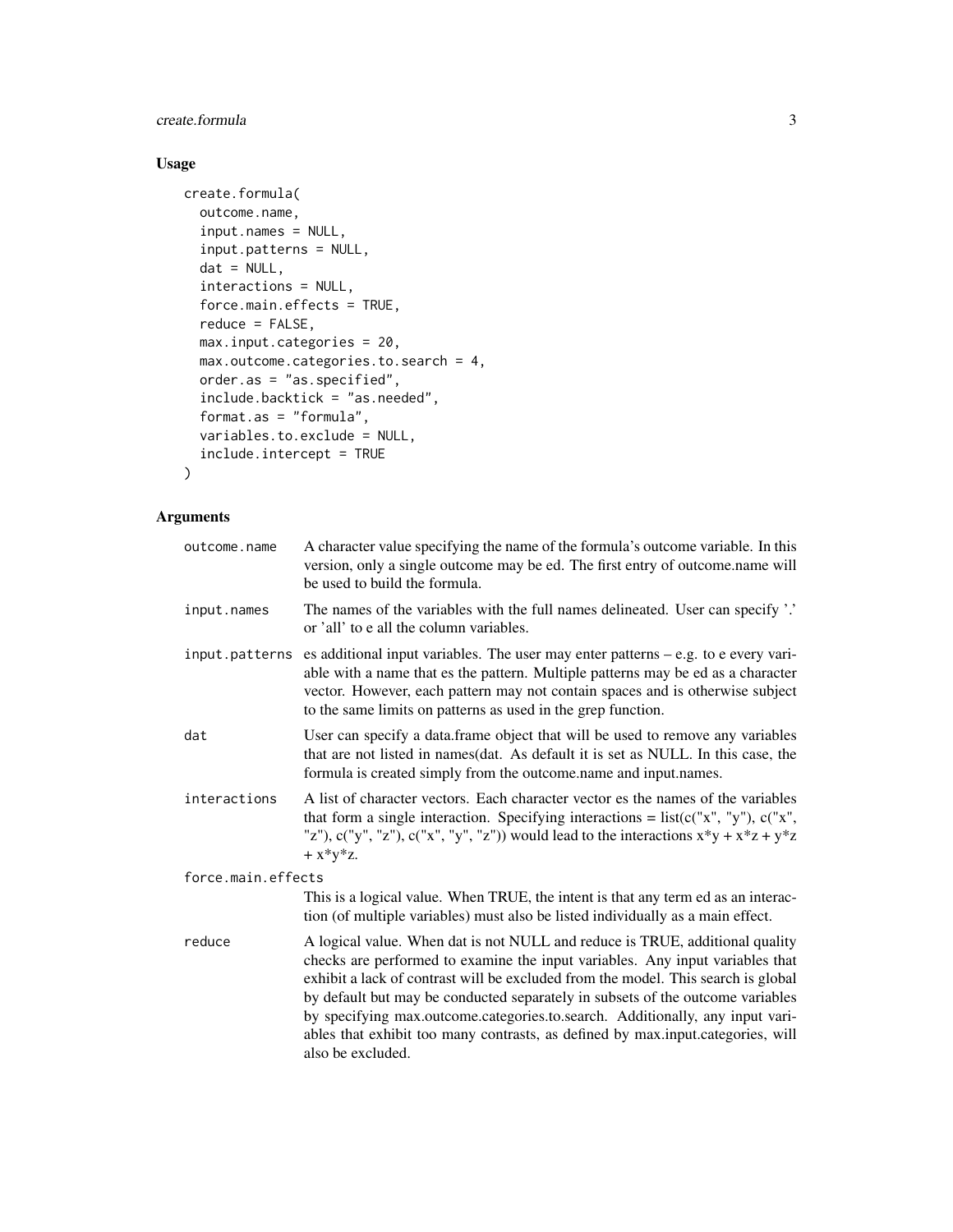max.input.categories

Limits the maximum number of variables that will be employed in the formula. As default it is set at 20, but users can still change at his/her convenience.

#### max.outcome.categories.to.search

A numeric value. The create.formula function es a feature that identifies input variables exhibiting a lack of contrast. When reduce = TRUE, these variables are automatically excluded from the resulting formula. This search may be expanded to subsets of the outcome when the number of unique measured values of the outcome is no greater than max.outcome.categories.to.search. In this case, each subset of the outcome will be separately examined, and any inputs that exhibit a lack of contrast within at least one subset will be excluded.

order.as User can specify the order the input variables in the formula in a variety of ways for patterns: increasing for increasing alphabet order, decreasing for decreasing alphabet order, column.order for as they appear in data, and as.specified for maintaining the user's specified order.

#### include.backtick

Add backticks if needed. As default it is set as 'as.needed', which add backticks when only it is needed. The other option is 'all'. The use of include.backtick  $=$ "all" is limited to cases in which the output is generated as a character variable. When the output is generated as a formula object, then R automatically removes all unnecessary backticks. That is, it is only compatible when format as  $!=$  formula.

format.as The data type of the output. If not set as "formula", then a character vector will be returned.

#### variables.to.exclude

A character vector. Any variable specified in variables.to.exclude will be dropped from the formula, both in the individual inputs and in any associated interactions. This step supersedes the inclusion of any variables specified for inclusion in the other parameters.

#### include.intercept

A logical value. When FALSE, the intercept will be removed from the formula.

#### Details

Return as the data type of the output. If not set as "formula", then a character vector will be returned. The input.names and names of variables matching the input.patterns will be concatenated to form the full list of input variables.

#### Examples

```
n < -10dd \le- data.table::data.table(w = rnorm(n= n), x = rnorm(n = n), pixel_1 = rnorm(n = n))
dd[, pixel_2 := 0.3 * pixel_1 + rnorm(n)]
dd[, y := 5 * x + 3 * pixel_1 + 2 * pixel_2 + rnorm(n)]
```
create.formula(outcome.name = "y", input.names = "x", input.patterns = c("pi", "xel"), dat = dd)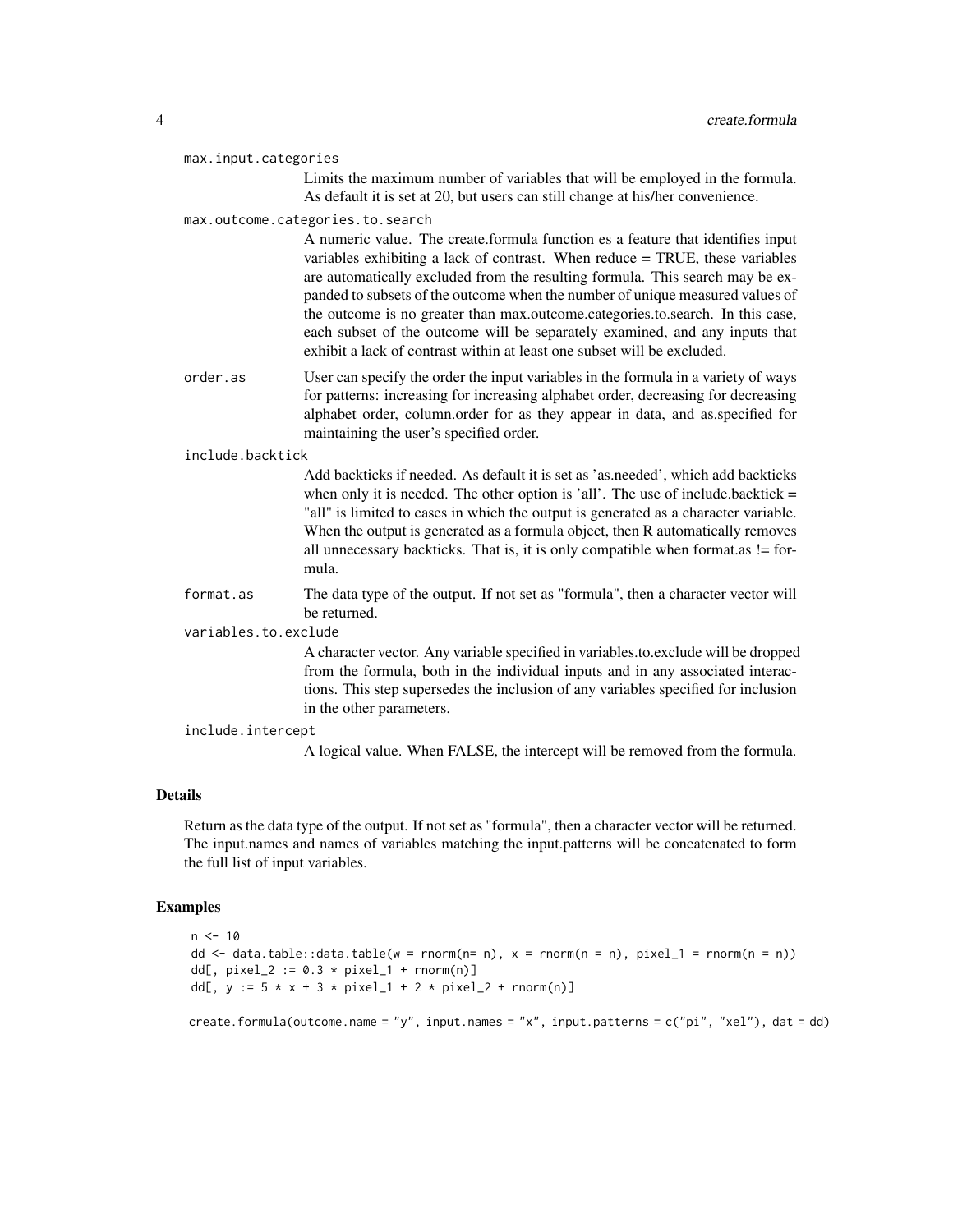<span id="page-4-0"></span>reduce.existing.formula

*Reduce Existing Formula*

#### Description

The reduce.existing.formula function was designed to perform quality checks and automatic removal of impractical variables can also be accessed when an existing formula has been previously constructed. This method uses natural language processing techniques to deconstruct the components of a formula.

#### Usage

```
reduce.existing.formula(
  the.initial.formula,
  dat,
 max.input.categories = 20,
 max.outcome.categories.to.search = 4,
  force.main.effects = TRUE,
  order.as = "as.specified",
  include.backtick = "as.needed",
  format.as = "formula",
  envir = .GlobalEnv
)
```
#### Arguments

the.initial.formula

is an object of class "formula" or "character" that states the inputs and output in the form  $y \sim x1 + x2$ .

dat Data frame, list or environment (or object coercible by as.data.frame to a data frame) containing the variables in the model.

max.input.categories

Limits the maximum number of variables that will be employed in the formula.As default it is set at 20, but users can still change at his/her convenience.

max.outcome.categories.to.search

A numeric value. The create.formula function es a feature that identifies input variables exhibiting a lack of contrast. When reduce = TRUE, these variables are automatically excluded from the resulting formula. This search may be expanded to subsets of the outcome when the number of unique measured values of the outcome is no greater than max.outcome.categories.to.search. In this case, each subset of the outcome will be separately examined, and any inputs builthat exhibit a lack of contrast within at least one subset will be excluded.

force.main.effects

This is a logical value. When TRUE, the intent is that any term ed as an interaction (of multiple variables) must also be listed individually as a main effect.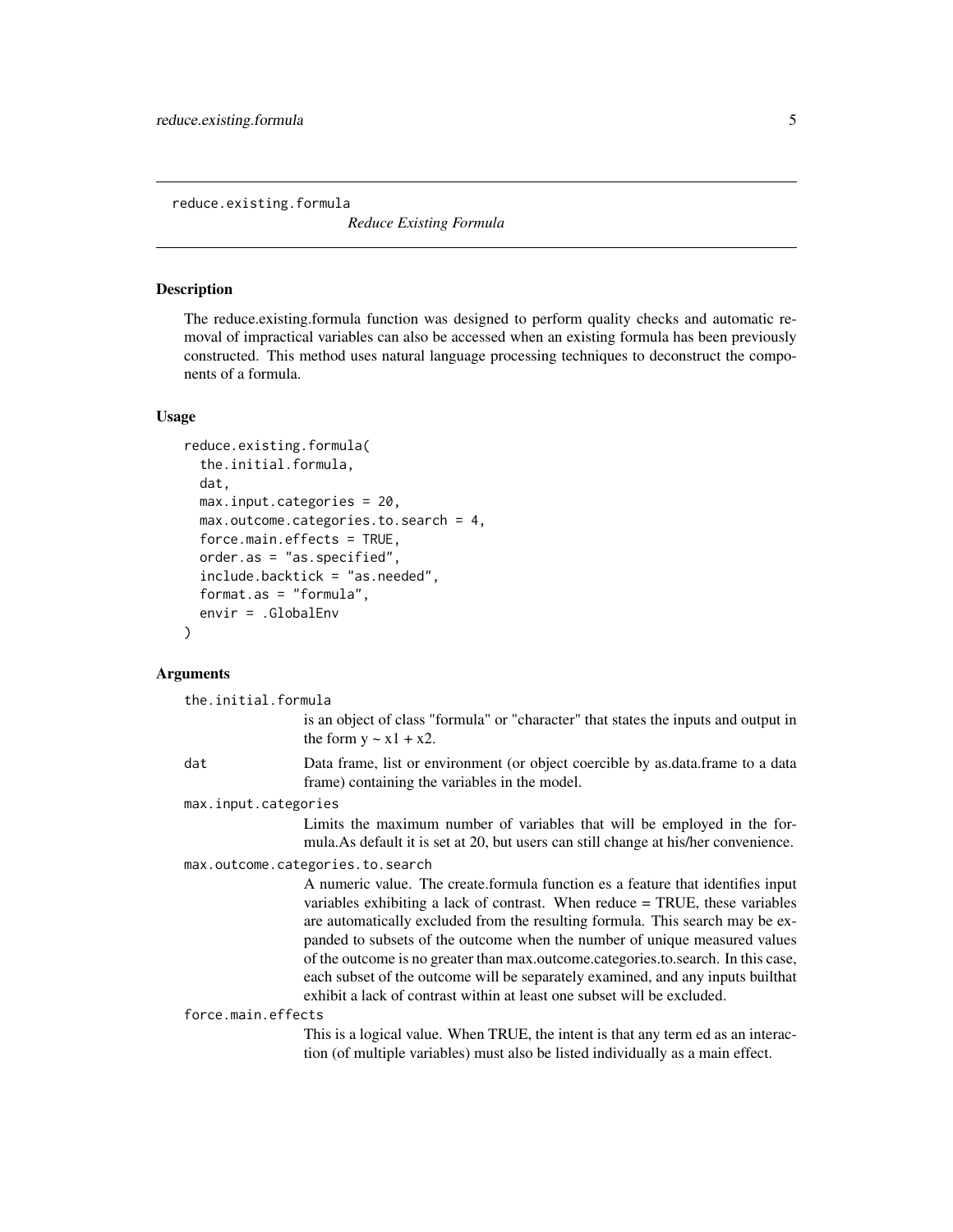<span id="page-5-0"></span>

| order.as         | rearranges its first argument into ascending or descending order.                                  |
|------------------|----------------------------------------------------------------------------------------------------|
| include.backtick |                                                                                                    |
|                  | Add backticks to make a appropriate variable                                                       |
| format.as        | The data type of the output. If not set as "formula", then a character vector will<br>be returned. |
| envir            | The path to search. Global environment is default value                                            |

#### Examples

```
data('snack.dat')
the.initial.formula <- 'Income ~ .'
```

```
reduce.existing.formula(the.initial.formula = the.initial.formula,dat = snack.dat,
 max.input.categories = 30)$formula
```
snack.dat *Simulated Marketing Data*

#### Description

contains information from the (fictionalized) marketing survey's data.

#### Usage

snack.dat

#### Format

A data frame of 23000 rows and 23 columns

User ID Character values assigning a unique customer value

Age Numeric values displaying the age of customer in years

Gender Character value describing gender of the customer

Income Numeric values displaying the income of the customer

Region Numeric values describing the region of the customer

Persona Character value describing the customer persona:"Millennial Muncher" "Righteous Reviewer" "Mainstream Maynard" "Savvy Samantha" "Easygoing Edith" "Old School Oliver"

Product Character value describing product consumed by the customer

Awareness Numeric values displaying the customer awareness level

BP\_For\_Me\_0\_10 Numeric value displaying brand perception survey result scale (0-10)

BP\_Fits\_Budget\_0\_10 Numeric value displaying brand perception survey results for budget scale  $(0-10)$ 

BP\_Tastes\_Great\_0\_10 Numeric value displaying brand perception survey results for tastes scale (0-10)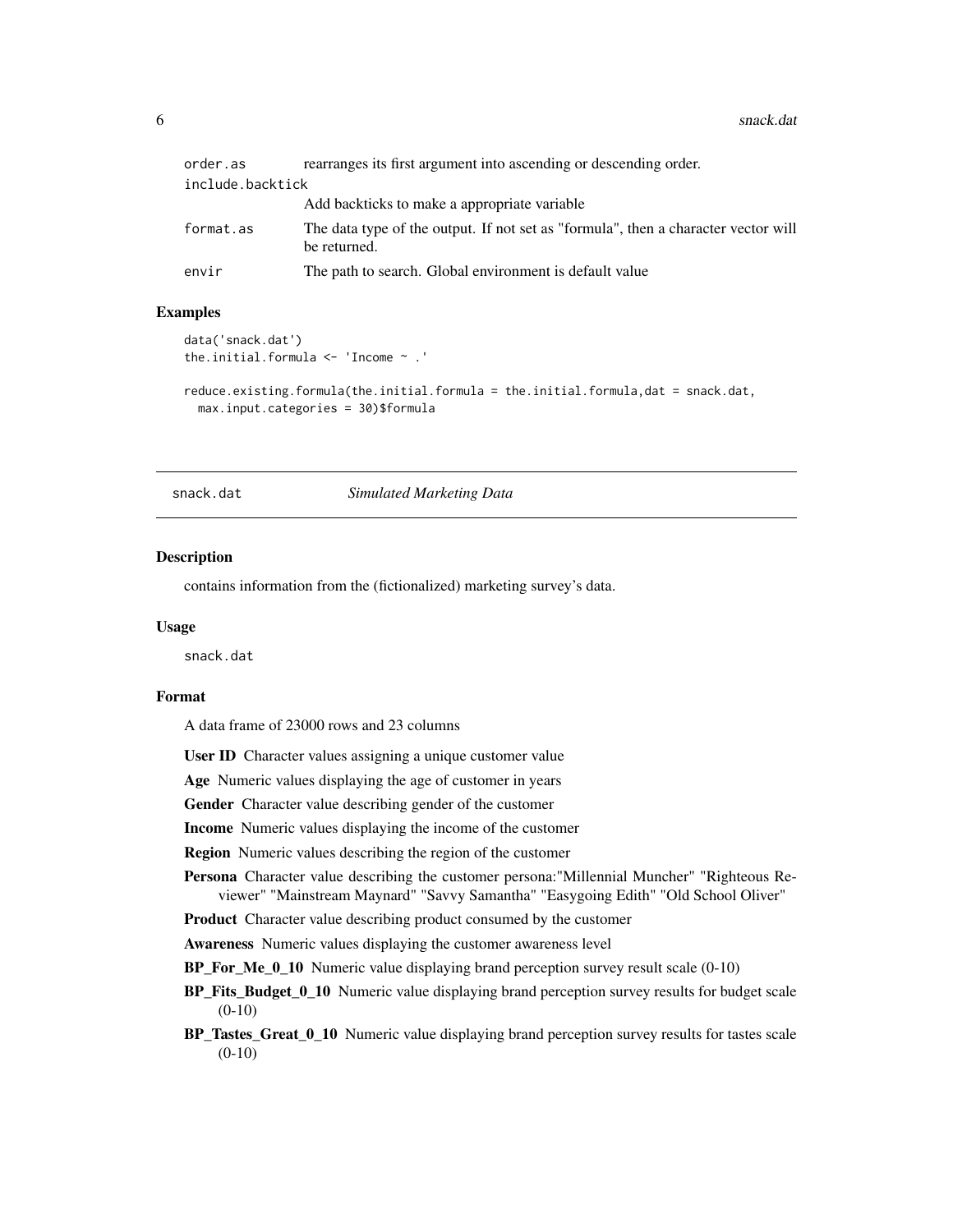- BP\_Good\_To\_Share\_0\_10 Numeric value displaying brand perception survey results for good to share scale (0-10)
- BP\_Like\_Logo\_0\_10 Numeric value displaying brand perception survey results for like logo scale  $(0-10)$
- BP Special Occasions 0 10 Numeric value displaying brand perception survey results for special occasion scale (0-10)
- BP\_Everyday\_Snack\_0\_10 Numeric value displaying brand perception survey results for everyday snack scale (0-10)
- BP\_Healthy\_0\_10 Numeric value displaying brand perception survey results for healthy scale (0-10)
- BP\_Delicious\_0\_10 Numeric value displaying brand perception survey results for delicious scale  $(0-10)$
- BP\_Right\_Amount\_0\_10 Numeric value displaying brand perception survey results for right amount scale (0-10)
- BP\_Relaxing\_0\_10 Numeric value displaying brand perception survey results for relaxing scale (0-10)

Consideration Numeric displaying if the customer would consider this product 1: Yes, 0: No

Consumption Numeric displaying if the customer would consume this product 1: Yes, 0: No

Satisfaction Numeric displaying if the customer was satisfied by this product 1: Yes, 0: No

Advocacy Numeric displaying if the customer would advocate for this product 1: Yes, 0: No

Age Group Categorical variable that breaks the Users into 4 different groups

Income Group Categorical variable that breaks the Users into 5 different levels

#### Source

"Randomly generated data"